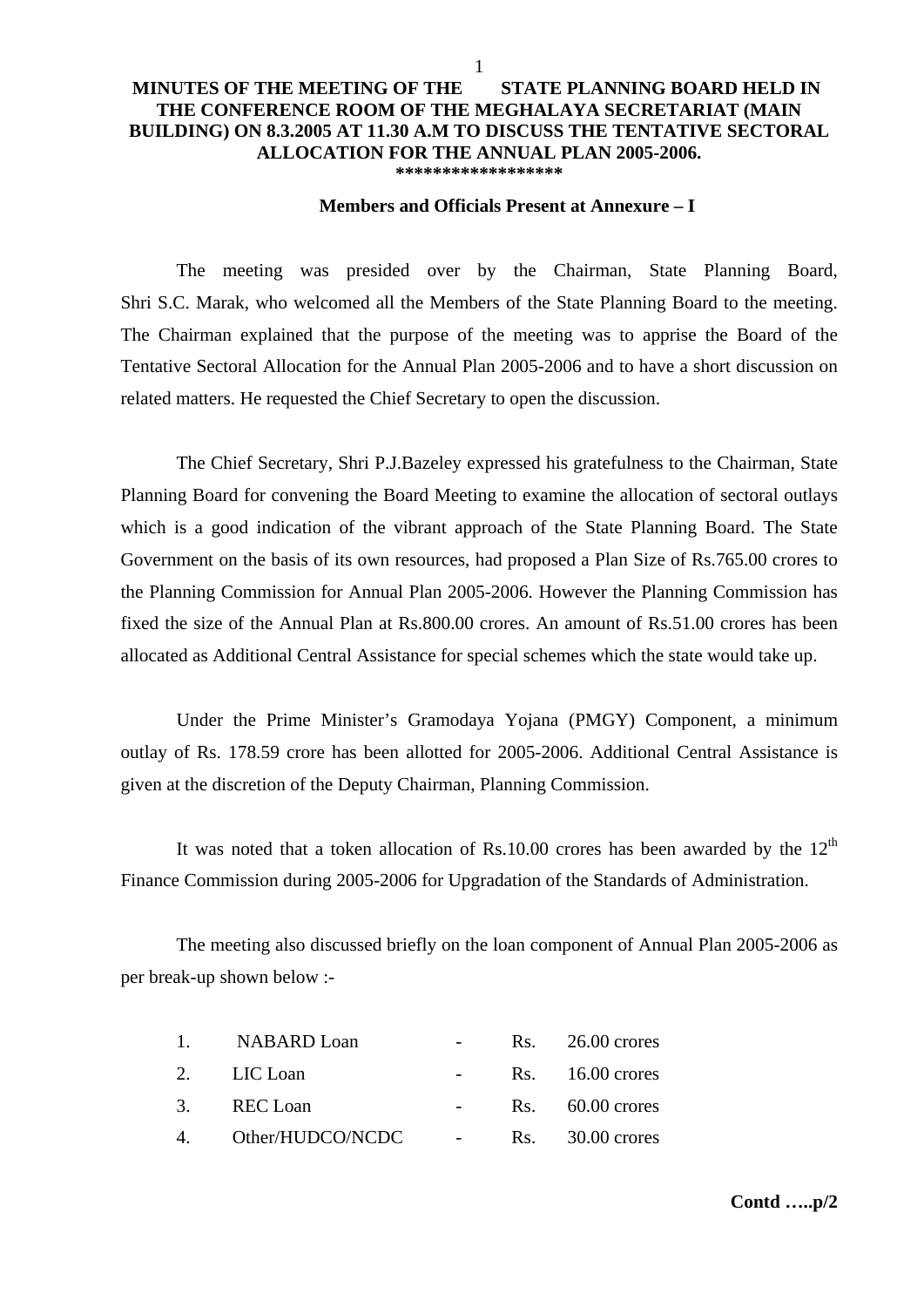Further, an amount of Rs.57.66 crores has been allotted for Externally Aided Projects for the following schemes :-

| $1_{-}$ | Renovation and Modernisation of Umiam Stage II Power Rs. 36.36 crores      |                    |
|---------|----------------------------------------------------------------------------|--------------------|
|         | 2. Upgradation of Polytechnics                                             | $Rs.$ 20.00 crores |
|         | 3. IFAD's Livelihood Improvement Project for the Himalayas Rs. 1.30 crores |                    |
|         |                                                                            | $Rs.$ 57.66 crores |

 While discussing the IFAD's Project for the Himalayas, the Chief Secretary, explained that it is an on-going project covering N.E.States and cover 6 Districts in N.E. including West Khasi Hills and West Garo Hills. The Project is implemented by the Project Authority and the fund is placed at their disposal through the Govt. of India.

 On the question of Aus-Aid, it was clarified that being a self funding agency it has come on its own and has drawn up various programmes to analyse and study the problem in selected sectors e.g. Environment/Sanitation. Pilot Projects have also been taken up e.g. construction of footpaths, water tanks etc.

Shri A.H.Scott Lyngdoh, made a few observations at the trend of expenditure in the  $10<sup>th</sup>$ Plan. He pointed out that every year there is a difference in the approved and revised outlay. During 2004-2005 the approved outlay was Rs.716.34 crores and the revised outlay was Rs.679.00 crores. The shortfall is because some of the loans did not fructify. Hence it must be ensured that loan components be used fully by the Departments. It would take a special effort to reach a target of Rs.800.00 crores during 2005-2006. He felt that the Departments should be invited for a dialogue and suggest to frame up schemes to utilize the loan, to generate more fund and an additional increase in revenue.

 It was observed that in the Education Sector, the entire Plan allocation is on salaries only. It was suggested that special assistance should be given for Educational buildings.

 The Chief Secretary emphasized that money is to be spent to generate returns. It is important for all Departments to take loans for development projects, for instance in Horticulture there is a significant success in Mushroom/Flowers/Strawberry Cultivation

## **Contd …..p/3**